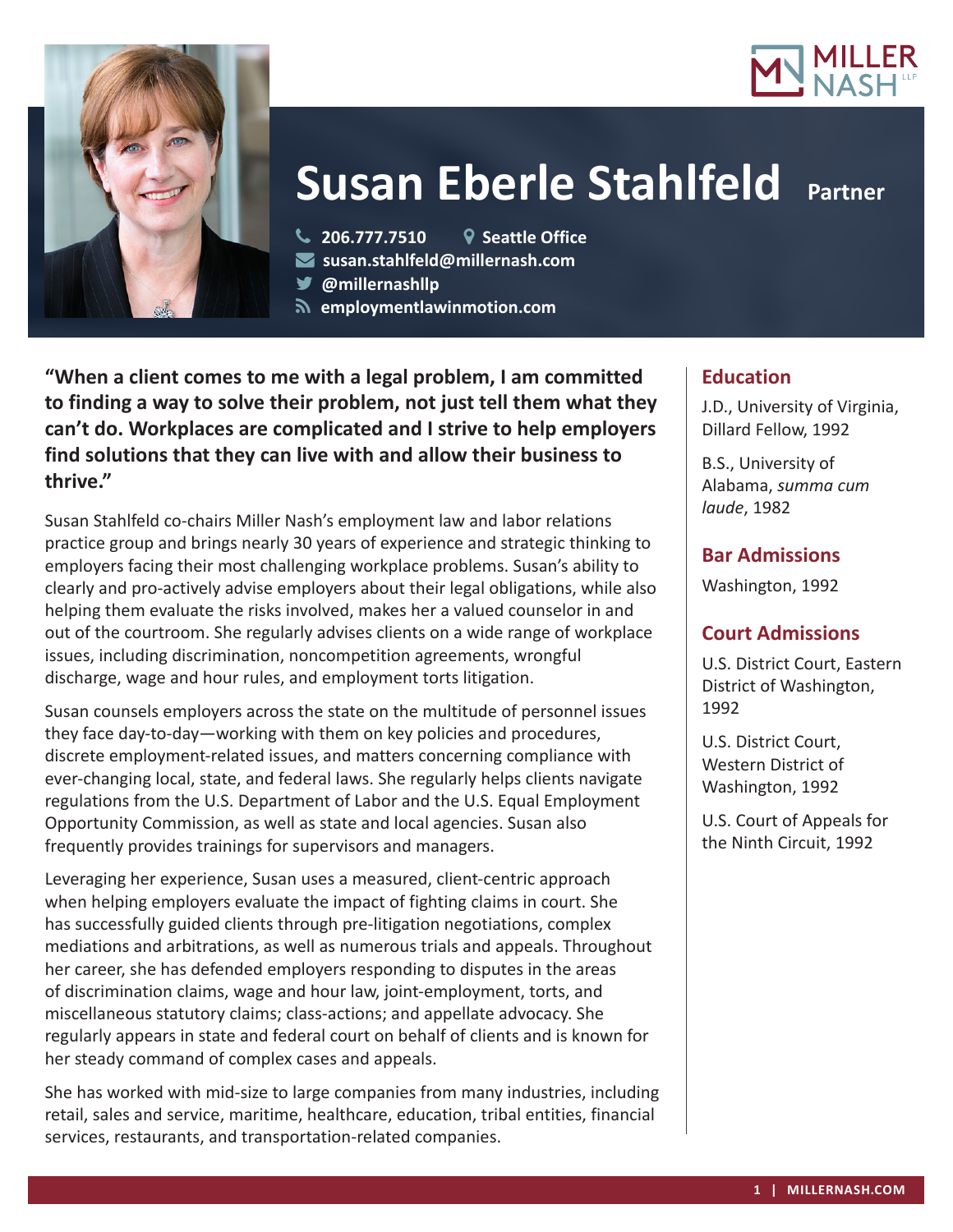

Susan serves as the firm's Washington State representative with Employment Law Alliance, a national and international alliance of employment and labor attorneys. Every year since 2015, she has been named to Washington Super Lawyers' "Top 50 Women—Washington."

## **Professional Activities**

- King County Bar Association
	- Labor Section, member
- Washington State Bar Association
	- Labor and Indian Law Sections, member
- American Bar Association
	- Labor and Employment Law Section, member
- **Employment Law Alliance, Washington State representative**
- Washington Defense Trial Lawyers Association Employment Law Committee, member
- **Federalist Society, member**

## **Civic Activities**

- **■** Jennifer Dunn Leadership Institute
	- past secretary-treasurer
	- past board of directors member
- Washington Human Rights Commission work group, participant
- **Burien Food Drive, volunteer**
- Seattle Alumni Friends of Alabama, member
	- past office

# **Representative Experience**

#### **Wage and Hour Class-Action Litigation**

- Successfully defended retail chain through seven-week trial against wage-and-hour "joint employer" classaction claims by employees of vendor. Affirmed on appeal.
- Defended national pharmacy chain against rest and meal break class action by pharmacists, ending in positive settlement before trial.
- Represented transportation company in successfully resolving class-action claims for failure to accrue paid sick leave under Seattle and SeaTac ordinances.

#### **Discrimination Claims**

- Defended retail chain through favorably resolved claims of sexual harassment, discrimination, and retaliation.
- **Defended retail chain and successfully obtained summary judgment ruling on multiple claims asserted** by plaintiff, including allegations of retaliation under Washington's Industrial Insurance Act and disability discrimination.
- Represented employer in obtaining a no probable cause finding in a claim of religious discrimination.

#### **Terminations/Breach of Contract**

- Obtained summary judgment on claims against natural resources company for breach of contract by at-will employee.
- Summary judgment granted on claims of violation of Family and Medical Leave Act and wrongful discharge in violation of public policy on claims against national retail outlet.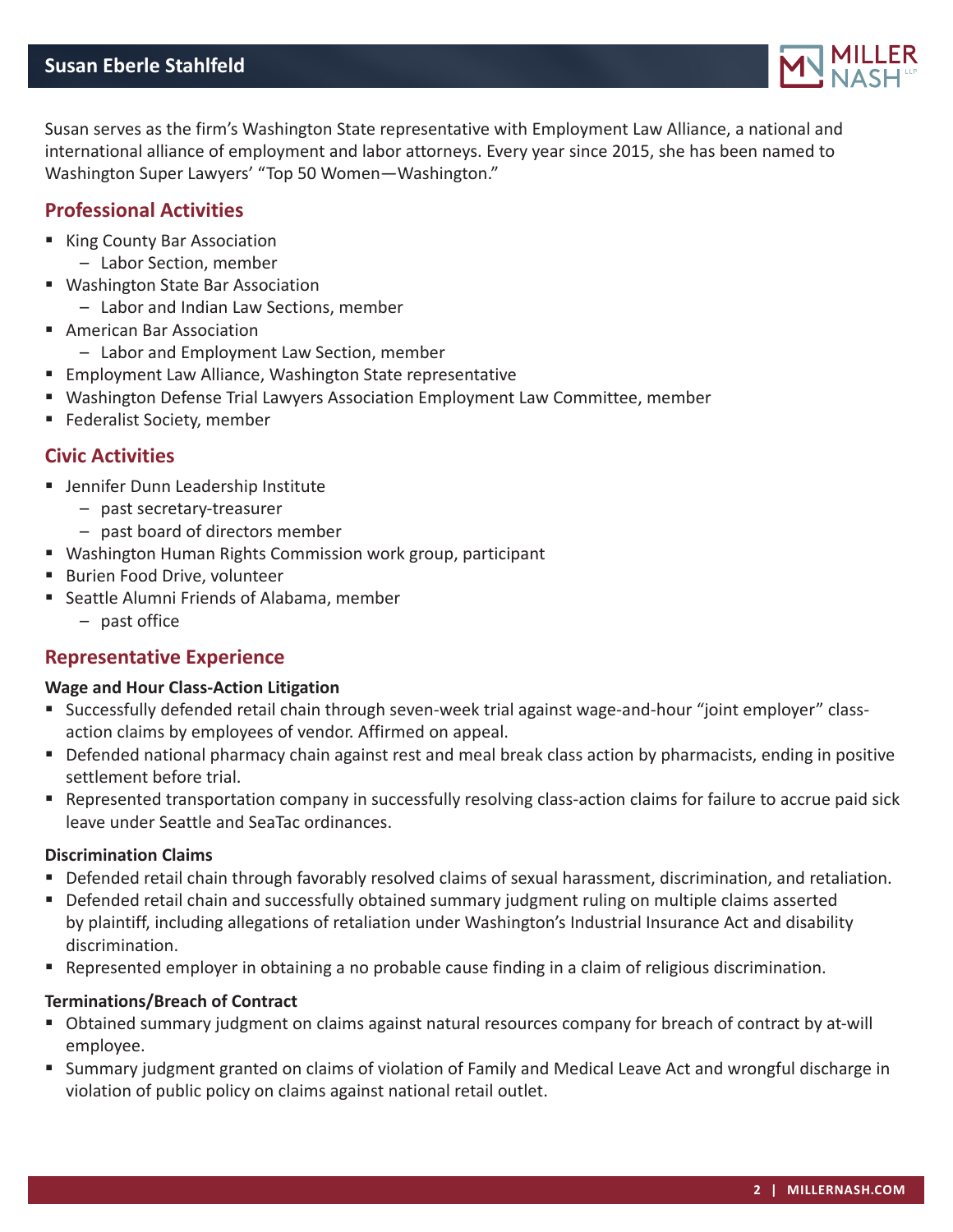

#### **Compliance**

- Assisted company with complicated collective bargaining agreement in crafting policies for compliance with various state mandates.
- Successfully assisted retail chain in responding to and complying with premium deduction rules under the Washington Paid Family and Medical Leave Act.

### **Publications**

Susan frequently writes on various topics. Following is a listing of presentations since 2015. A complete list is available upon request.

- "Washington Update: Comp & Benefits Info Must Be in Job Postings Starting 2023," Miller Nash, *Employment Law in Motion* (Apr. 2022)
- "Washington PFML Update: Bereavement Leave for Death of a Newborn, Expiration of PFML CBA Exemption, and More," Miller Nash, *Employment Law in Motion* (Apr. 2022)
- "Washington Update: Employee Confidentiality Limitations Further Narrowed," Miller Nash, *Employment Law in Motion* (Mar. 2022)
- "Washington Update: Employee Use of EAP is Confidential!," Miller Nash, *Employment Law in Motion* (Mar. 2022)
- "Washington's New Statutory Wage Lien: How Wage Liens Impact Secured Creditors' Rights," Miller Nash, *Bank Law Monitor*, coauthor (Nov. 2021)
- "Washington's New Statutory Wage Lien: How Wage Liens Are Extinguished, Released, and Contested," Miller Nash, *Bank Law Monitor*, coauthor (Sept. 2021)
- "Washington's New Statutory Wage Lien: How Wage Liens Are Established and Foreclosed," Miller Nash, *Bank Law Monitor*, coauthor (Sept. 2021)
- "Washington's New Statutory Wage Lien: Who and What Property is Impacted," Miller Nash, *Bank Law Monitor*, coauthor (Aug. 2021)
- "Washington Creates New Statutory Lien for Employee Wage Claims," Miller Nash, *Bank Law Monitor*, coauthor (Aug. 2021)
- "Washington Compensation Requirements—2021 Update," Miller Nash Graham & Dunn, *News You Can Use*, coauthor (Oct. 2020)
- "The ABCs of Employee Leave Related to Their Children's Schools Implementing Distance Learning," Miller Nash Graham & Dunn, *News You Can Use*, coauthor (Aug. 2020)
- "REMINDER: New Pay Requirements—and Opportunities—Under the Washington Exempt Computer Professionals Begin July 1, 2020," Miller Nash Graham & Dunn, *News You Can Use*, coauthor (June 2020)
- "2020 Updates to the Washington Paid Family Medical Leave Act," Miller Nash Graham & Dunn, News You Can *Use* (June 2020)
- "A Little of This, A Little of That...New Washington Laws Impacting Employers in 2020," Miller Nash Graham & Dunn, *News You Can Use* (June 2020)
- "Documentation That Employers Need to Get from Their Employees if They Want to Claim the Tax Credits for Providing E-PSL and E-FMLA Leave," Miller Nash Graham & Dunn, *News You Can Use* (Apr. 2020)
- "Navigating Leave Landscape Changes in the Era of COVID-19," Miller Nash Graham & Dunn, *News You Can Use*, coauthor (Mar. 2020)
- "COVID-19 FAQs for Employers," Miller Nash Graham & Dunn, coauthor (Mar. 2020)
- "Salary Threshold for Exempt Employees Increases Effective January 1, 2020—Plan for More," Miller Nash Graham & Dunn, *News You Can Use*, coauthor (Sept. 2019)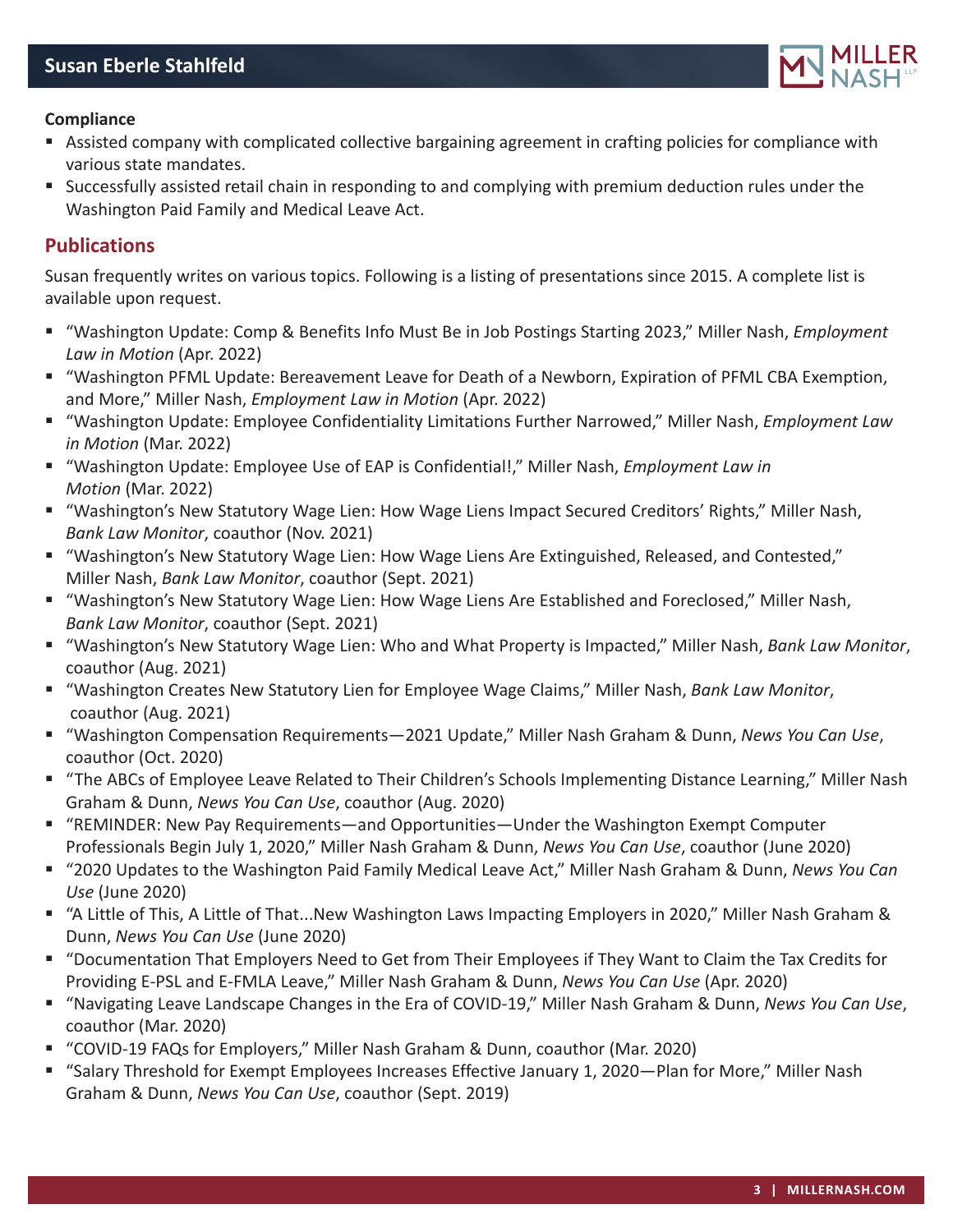

- "Washington Paid Family and Medical Leave Benefits—Looking Forward to 2020," Miller Nash Graham & Dunn, *News You Can Use* (July 2019)
- "A Medley of Legislative Changes for Employers," Miller Nash Graham & Dunn, *News You Can Use* (May 2019)
- "New Washington Act Limits Noncompetition Covenants for Employees and Independent Contractors—With a Big Poison Pill Included," Miller Nash Graham & Dunn, *News You Can Use*, coauthor (May 2019)
- "Take Two: The Department of Labor Proposes Increasing White-Collar Salary Minimums Again," Miller Nash Graham & Dunn, *News You Can Use*, coauthor (Mar. 2019)
- "Revised Equal Pay Act Adds Gender Protections," King County Bar Association, *Bar Bulletin*, coauthor (Feb. 2019)
- "Strict Liability for Public Accommodation Entities When an Employee Harasses a Customer—Even if the Entity Terminates the Employee," Miller Nash Graham & Dunn, *News You Can Use*, coauthor (Feb. 2019)
- "2018 Washington Gender Equal Pay Act Amendments: Same Pay for 'Similar' Jobs," Miller Nash Graham & Dunn, *News You Can Use*, coauthor (Apr. 2018)
- "A Potpourri of New Restrictions and Requirements for Washington Employers," Miller Nash Graham & Dunn, *News You Can Use* (Apr. 2018)
- "Inslee Signs '#MeToo'/'#TheyKnew' Trilogy of Bills: It Will Be Harder for WA Employers to Keep Harassment Allegations Secret," Miller Nash Graham & Dunn, *News You Can Use* (Apr. 2018)
- "Can Your Customer Sue You If Harassed By Your Employee? Yes, Says the Washington Court of Appeals," Miller Nash Graham & Dunn, *News You Can Use* (Oct. 2017)
- "Washington Employees Can Waive Their Meal Breaks," Miller Nash Graham & Dunn, *News You Can Use* (July 2017)
- "Top Tips for Rolling Out the New FLSA Overtime Rules and Avoiding Traps for the Unwary," Miller Nash Graham & Dunn, *News You Can Use* (June 2016)

# **Presentations**

Susan is a frequent speaker on various topics. Following is a listing of presentations since 2015. A complete list is available upon request.

- "Protecting the Company: Non-Competes, Non-Disclosures, and Non-Solicitations," Employment Law Alliance, webinar (Apr. 2022)
- "Travel Tuesdays: Doing Business in Washington," Employment Law Alliance, Employment Matters Podcast Episode 382, guest speaker (Apr. 2022)
- "Workplace Ethics," Rental Housing Association of Washington, Property Manager Webinar Series (Feb. 2022)
- "Examining the Unique Constellation of Wage & Hour Issues, Updates, and Audits," Miller Nash, Employment Law Seminar (Dec. 2021)
- "Communicating with Employees: Who Can Say What?" Washington State SHRM, Employment Law & Human Resources Conference, pre-conference webinar (Mar. 2021)
- "Getting Up to Code and Following the New Rules: 2020 Washington Employment Law Update," Miller Nash Graham & Dunn, Employment Law Seminar (Dec. 2020)
- "Fast 15: Families First Leave—Intermittent, Supplementation, and Exceptions," Miller Nash Graham & Dunn, On-Demand Employment Law Webinar Series (May 2020)
- "Raising the Nautical Flag and Avoiding Rough Waters: Identifying and Managing HR Risks," Miller Nash Graham & Dunn, Employment Law Seminar (Oct. 2019)
- "Introduction to Labor and Employment Law for Attorneys and HR Professionals," The Seminar Group, 22nd Annual Labor & Employment Law Conference (Aug. 2019)
- "Using Social Media, Smartphones, and More in Employment Disputes," National Business Institute (Nov. 2018)